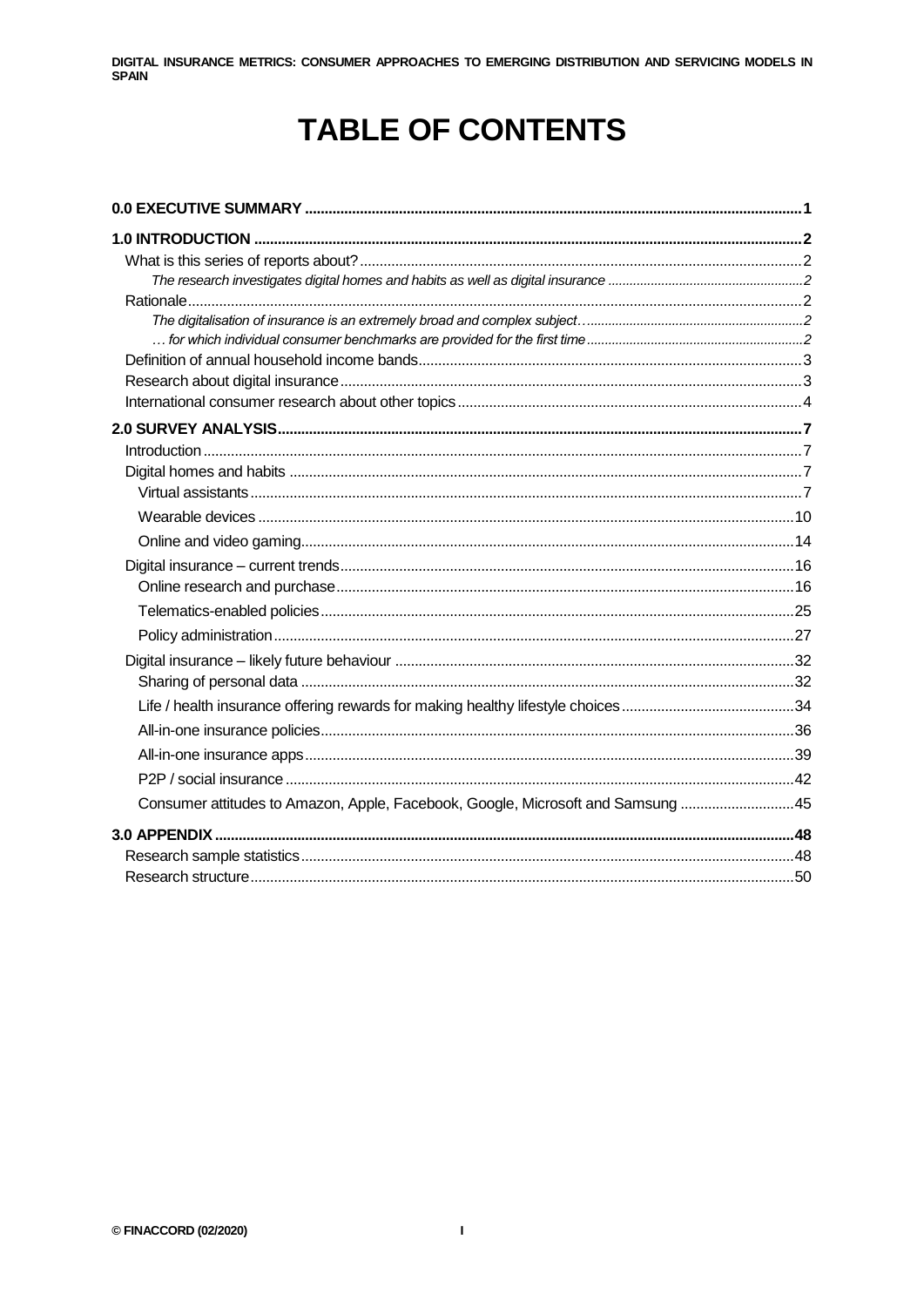## **LIST OF GRAPHICS / TABLES**

| Proportion of respondents in Spain with one or more virtual assistants in their home and, among those with                                                                                                                                                                                                                      |
|---------------------------------------------------------------------------------------------------------------------------------------------------------------------------------------------------------------------------------------------------------------------------------------------------------------------------------|
| Proportion of respondents in Spain with a virtual assistant in their home segmented between Amazon Alexa<br>/ Echo, Apple Siri, Google Assistant and Microsoft Cortana, and latent interest in getting each, 2019 9<br>Proportion of respondents in Spain with a virtual assistant in their home segmented between Amazon Alexa |
| / Echo, Apple Siri, Google Assistant and Microsoft Cortana, and latent interest in getting each, 2019 (table)                                                                                                                                                                                                                   |
| Proportion of respondents in Spain with a virtual assistant in their home segmented by gender, age and<br>annual household income, between users and non-users of wearables, and by online / video gaming                                                                                                                       |
| Proportion of respondents in Spain making use of one or more wearable device and, among those with no                                                                                                                                                                                                                           |
| Proportion of respondents in Spain making use of a wearable device segmented by device type, and latent                                                                                                                                                                                                                         |
| Proportion of respondents in Spain making use of a wearable device segmented by device type, and latent                                                                                                                                                                                                                         |
| Proportion of respondents in Spain with a wearable device segmented by gender, age and annual<br>household income, between users and non-users of virtual assistants, and by online / video gaming                                                                                                                              |
| Proportion of respondents in Spain playing online or video games segmented by gaming frequency, 2019                                                                                                                                                                                                                            |
| Proportion of respondents in Spain playing online or video games segmented by gender, age and annual<br>household income, between users and non-users of virtual assistants, and between users and non-users                                                                                                                    |
| Proportion of respondents in Spain that researches insurance products online before purchasing them,                                                                                                                                                                                                                            |
| Proportion of respondents in Spain that researches insurance products online before purchasing them,                                                                                                                                                                                                                            |
| Proportion of respondents in Spain that researches insurance products online before purchasing them<br>segmented by gender, age and annual household income, between users and non-users of virtual<br>assistants, between users and non-users of wearable devices and by gaming frequency, 2019  18                            |
| Proportion of respondents in Spain that purchases insurance products online segmented by purchase                                                                                                                                                                                                                               |
| Proportion of respondents in Spain that purchases insurance products online segmented by purchase                                                                                                                                                                                                                               |
| Proportion of respondents in Spain that researches insurance products online that goes on to purchase<br>online segmented by purchasing frequency, by gender, age and annual household income, between users<br>and non-users of virtual assistants, between users and non-users of wearable devices and by gaming              |
| Proportion of motor and home insurance policies purchased in Spain that were originally found online, 2019                                                                                                                                                                                                                      |
| Motor and home insurance policies purchased in Spain segmented between offline and online sales, and                                                                                                                                                                                                                            |
| Motor and home insurance policies purchased in Spain segmented between offline and online sales, and                                                                                                                                                                                                                            |
| Motor and home insurance policies purchased in Spain segmented between online and offline sales, by<br>gender, age and annual household income, between users and non-users of virtual assistants, between                                                                                                                      |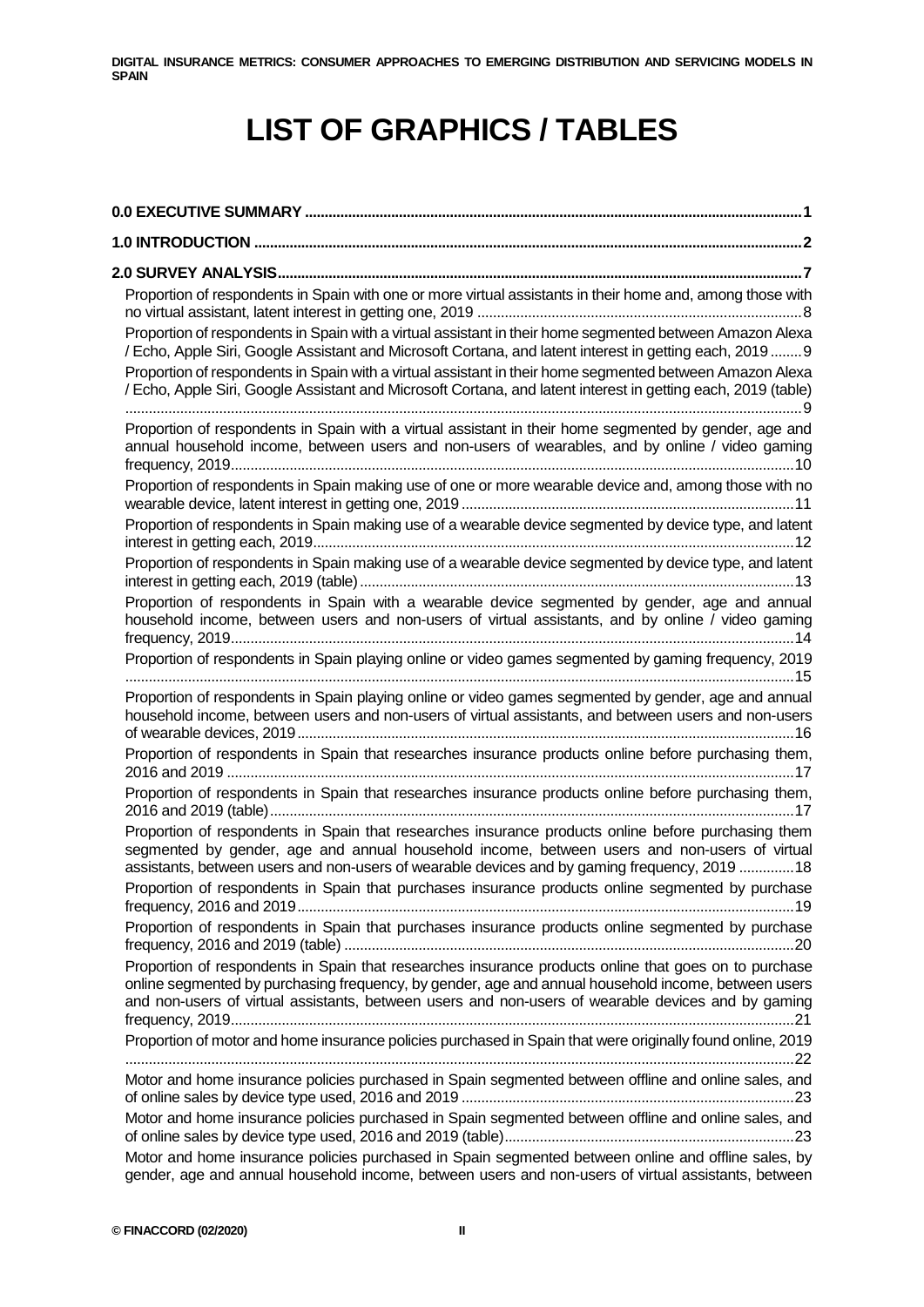users and non-users of wearable devices, by gaming frequency and (for motor insurance policies) between telematics-enabled and not telematics-enabled cover, 2019 ........................................................................24 Proportion of respondents with motor insurance in Spain with a telematics-enabled policy, 2016 and 2019 ...........................................................................................................................................................................25 Telematics-enabled motor insurance policies in Spain segmented between those based only on distance driven, those based only on driving performance and those based on both factors, 2016 and 2019.........26 Telematics-enabled motor insurance policies in Spain segmented between those based only on distance driven, those based only on driving performance and those based on both factors, 2016 and 2019 (table) ...........................................................................................................................................................................26 Proportion of respondents with motor insurance in Spain with a telematics-enabled policy segmented by gender, age and annual household income, between users and non-users of virtual assistants, between users and non-users of wearable devices and by gaming frequency, 2019 ................................................27 Proportion of respondents in Spain with motor or home insurance who store the policy documentation in a digital format, 2019...........................................................................................................................................28 Proportion of respondents in Spain with motor or home insurance who store the policy documentation in a digital format, 2019 (table) ...............................................................................................................................28 Proportion of respondents in Spain with motor or home insurance who store the policy documentation in a digital format segmented by gender, age and annual household income, between users and non-users of virtual assistants, between users and non-users of wearable devices, by gaming frequency and (for motor insurance policies) between telematics-enabled and not telematics-enabled cover, 2019.........................29 Proportion of respondents in Spain with motor or home insurance who would be willing to report and manage claims online, 2019............................................................................................................................30 Proportion of respondents in Spain with motor or home insurance who would be willing to report and manage claims online, 2019 (table)................................................................................................................30 Proportion of respondents in Spain with motor or home insurance who would be willing to report and manage claims online segmented by gender, age and annual household income, between users and nonusers of virtual assistants, between users and non-users of wearable devices, by gaming frequency and (for those with motor insurance policies) between telematics-enabled and not telematics-enabled cover, 2019 ..................................................................................................................................................................31 Proportion of respondents in Spain that is open to the idea of sharing personal data with insurance providers in return for potentially paying lower premiums or earning other rewards, 2019..........................................32 Proportion of respondents in Spain that is open to the idea of sharing personal data with insurance providers in return for potentially paying lower premiums or earning other rewards segmented by gender, age and annual household income, between users and non-users of virtual assistants, between users and nonusers of wearable devices, by gaming frequency and (for those with motor insurance policies) between telematics-enabled and not telematics-enabled cover, 2019 ........................................................................33 Proportion of respondents in Spain with any kind of life or health insurance that offers rewards for making healthy lifestyle choices, 2019.........................................................................................................................34 Proportion of respondents in Spain with any kind of life or health insurance that offers rewards for making healthy lifestyle choices segmented by gender, age and annual household income, between users and nonusers of virtual assistants, between users and non-users of wearable devices, by gaming frequency and (for those with motor insurance policies) between telematics-enabled and not telematics-enabled cover, 2019 ..................................................................................................................................................................35 Proportion of respondents in Spain that is aware of the concept of all-in-one insurance policies, 2019 ....36 Proportion of respondents in Spain that is open to the idea of acquiring an all-in-one insurance policy, 2019 ...........................................................................................................................................................................37 Proportion of respondents in Spain that is open to the idea of acquiring an all-in-one insurance policy segmented by gender, age and annual household income, between users and non-users of virtual assistants, between users and non-users of wearable devices, by gaming frequency and (for those with motor insurance policies) between telematics-enabled and not telematics-enabled cover, 2019 ..............38 Proportion of respondents in Spain that is aware of the concept of all-in-one insurance apps, 2019.........39 Proportion of respondents in Spain that is open to the idea of using an all-in-one insurance app, 2019 ...40 Proportion of respondents in Spain that is open to the idea of using an all-in-one insurance app segmented by gender, age and annual household income, between users and non-users of virtual assistants, between users and non-users of wearable devices, by gaming frequency and (for those with motor insurance policies) between telematics-enabled and not telematics-enabled cover, 2019.........................................................41 Proportion of respondents in Spain that is aware of the concept of P2P or social insurance, 2019 ...........42